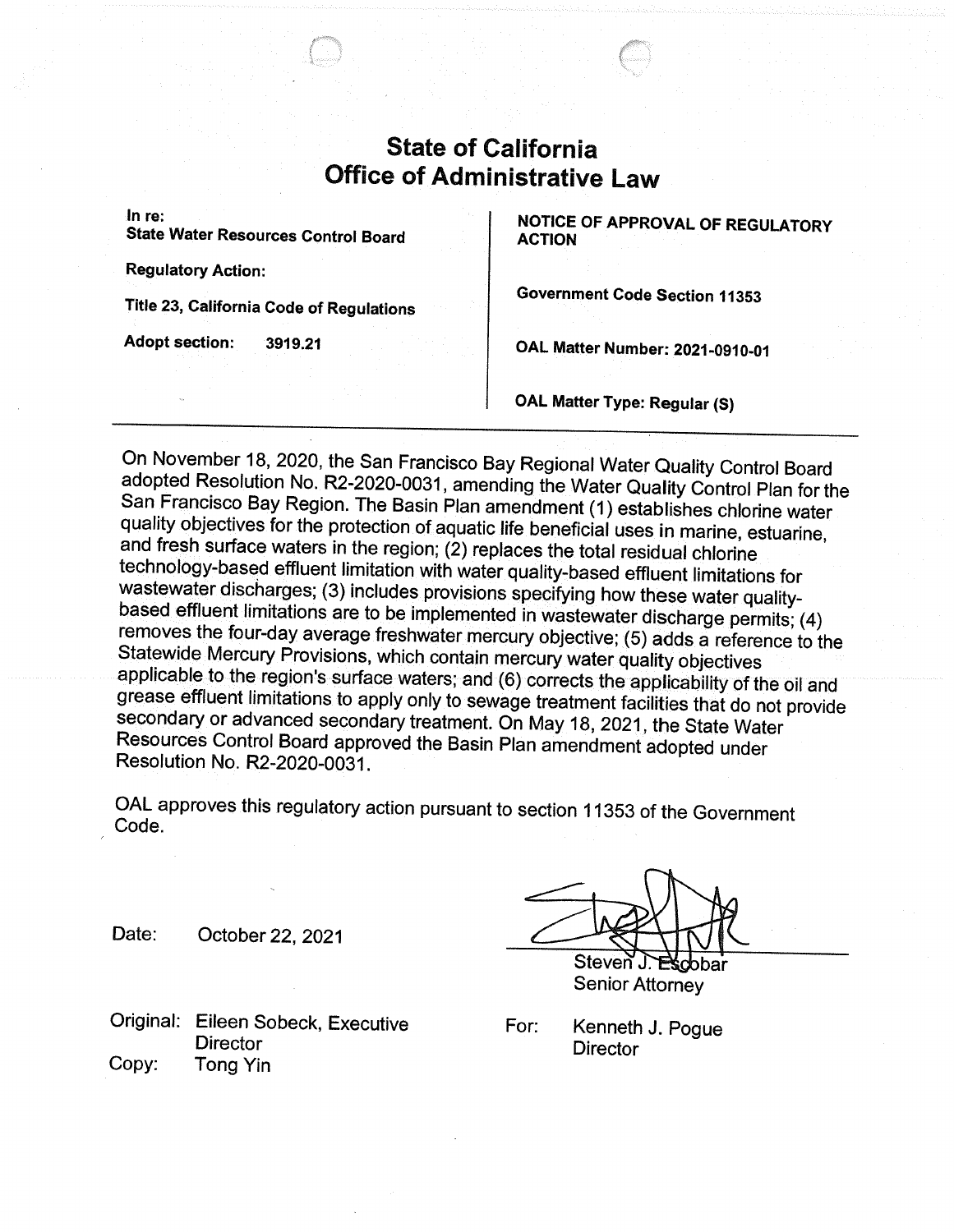| STATE OF CALIFORNIA--OFFICE OF ADMINISTRATIVE LAW<br><b>NOTICE PUBLICATION/REGULAT</b><br>STD. 400 (REV. 10/2019)                                                                                                                                                    |                                                                                                                                                                                                                 |                                                                   | For use by Secretary of State only                                                                                                                                           |
|----------------------------------------------------------------------------------------------------------------------------------------------------------------------------------------------------------------------------------------------------------------------|-----------------------------------------------------------------------------------------------------------------------------------------------------------------------------------------------------------------|-------------------------------------------------------------------|------------------------------------------------------------------------------------------------------------------------------------------------------------------------------|
| <b>NOTICE FILE NUMBER</b><br><b>OAL FILE</b><br><b>NUMBERS</b><br>Z-                                                                                                                                                                                                 | <b>REGULATORY ACTION NUMBER</b><br>$2021 - 0910 - 015$                                                                                                                                                          | <b>EMERGENCY NUMBER</b>                                           |                                                                                                                                                                              |
|                                                                                                                                                                                                                                                                      | For use by Office of Administrative Law (OAL) only                                                                                                                                                              |                                                                   | ENDORSED - FILED                                                                                                                                                             |
|                                                                                                                                                                                                                                                                      |                                                                                                                                                                                                                 | OFFICE OF ADMIN. LAW                                              | in the office of the Secretary of State<br>of the State of California                                                                                                        |
|                                                                                                                                                                                                                                                                      |                                                                                                                                                                                                                 | 2021 SEP 10 PH2:12                                                |                                                                                                                                                                              |
|                                                                                                                                                                                                                                                                      |                                                                                                                                                                                                                 |                                                                   | OCT 22 2021                                                                                                                                                                  |
|                                                                                                                                                                                                                                                                      |                                                                                                                                                                                                                 |                                                                   | $1.15$ P.m.                                                                                                                                                                  |
|                                                                                                                                                                                                                                                                      |                                                                                                                                                                                                                 |                                                                   |                                                                                                                                                                              |
|                                                                                                                                                                                                                                                                      |                                                                                                                                                                                                                 |                                                                   |                                                                                                                                                                              |
| <b>NOTICE</b>                                                                                                                                                                                                                                                        |                                                                                                                                                                                                                 | <b>REGULATIONS</b>                                                |                                                                                                                                                                              |
| <b>AGENCY WITH RULEMAKING AUTHORITY</b><br>State Water Resources Control Board                                                                                                                                                                                       |                                                                                                                                                                                                                 |                                                                   | <b>AGENCY FILE NUMBER (If any)</b>                                                                                                                                           |
|                                                                                                                                                                                                                                                                      |                                                                                                                                                                                                                 |                                                                   |                                                                                                                                                                              |
| A. PUBLICATION OF NOTICE (Complete for publication in Notice Register)<br>1. SUBJECT OF NOTICE                                                                                                                                                                       | TITLE(S)                                                                                                                                                                                                        |                                                                   |                                                                                                                                                                              |
|                                                                                                                                                                                                                                                                      |                                                                                                                                                                                                                 | <b>FIRST SECTION AFFECTED</b>                                     | 2. REQUESTED PUBLICATION DATE                                                                                                                                                |
| 3. NOTICE TYPE<br>Notice re Proposed<br>Other<br><b>Regulatory Action</b>                                                                                                                                                                                            | 4. AGENCY CONTACT PERSON                                                                                                                                                                                        | <b>TELEPHONE NUMBER</b>                                           | FAX NUMBER (Optional)                                                                                                                                                        |
| <b>ACTION ON PROPOSED NOTICE</b><br><b>OAL USE</b><br><b>Approved as</b><br><b>ONLY</b><br><b>Submitted</b>                                                                                                                                                          | Approved as<br>Modified                                                                                                                                                                                         | <b>NOTICE REGISTER NUMBER</b><br>Disapproved/<br><b>Withdrawn</b> | <b>PUBLICATION DATE</b>                                                                                                                                                      |
| <b>B. SUBMISSION OF REGULATIONS (Complete when submitting regulations)</b>                                                                                                                                                                                           |                                                                                                                                                                                                                 |                                                                   |                                                                                                                                                                              |
| 1a. SUBJECT OF REGULATION(S)                                                                                                                                                                                                                                         |                                                                                                                                                                                                                 |                                                                   |                                                                                                                                                                              |
|                                                                                                                                                                                                                                                                      |                                                                                                                                                                                                                 |                                                                   |                                                                                                                                                                              |
| Chlorine WQOs and Total Residual Chlorine Effluent Limits                                                                                                                                                                                                            |                                                                                                                                                                                                                 |                                                                   | 1b. ALL PREVIOUS RELATED OAL REGULATORY ACTION NUMBER(S)                                                                                                                     |
| 2. SPECIFY CALIFORNIA CODE OF REGULATIONS TITLE(S) AND SECTION(S) (Including title 26, if toxics related)                                                                                                                                                            | <b>ADOPT</b>                                                                                                                                                                                                    |                                                                   |                                                                                                                                                                              |
| <b>SECTION(S) AFFECTED</b><br>(List all section number(s)<br>individually. Attach                                                                                                                                                                                    | 3919.21<br><b>AMEND</b>                                                                                                                                                                                         |                                                                   |                                                                                                                                                                              |
| additional sheet if needed.)<br>TITLE(S)<br>23                                                                                                                                                                                                                       | <b>REPEAL</b>                                                                                                                                                                                                   |                                                                   |                                                                                                                                                                              |
| 3. TYPE OF FILING                                                                                                                                                                                                                                                    |                                                                                                                                                                                                                 |                                                                   |                                                                                                                                                                              |
| Regular Rulemaking (Gov.<br>Code §11346)<br>Resubmittal of disapproved<br>or withdrawn nonemergency                                                                                                                                                                  | Certificate of Compliance: The agency officer named<br>below certifies that this agency complied with the<br>provisions of Gov. Code §§11346.2-11347.3 either<br>before the emergency regulation was adopted or | <b>Emergency Readopt</b><br>(Gov. Code, §11346.1(h))              | Changes Without<br>Regulatory Effect (Cal.<br>Code Regs., title 1, §100)                                                                                                     |
| filing (Gov. Code §§11349.3.<br>11349.4)                                                                                                                                                                                                                             | within the time period required by statute.                                                                                                                                                                     | File & Print                                                      | Print Only                                                                                                                                                                   |
| Emergency (Gov. Code.<br>§11346.1(b))                                                                                                                                                                                                                                | Resubmittal of disapproved or withdrawn<br>emergency filing (Gov. Code, §11346.1)                                                                                                                               |                                                                   |                                                                                                                                                                              |
|                                                                                                                                                                                                                                                                      |                                                                                                                                                                                                                 |                                                                   | $\overline{\times}$ Other (Specify) Gov. Code {11353 (basin plan amend mont)                                                                                                 |
| 5. EFFECTIVE DATE OF CHANGES (Gov. Code, §§ 11343.4, 11346.1(d); Cal. Code Regs., title 1, §100)<br>Effective January 1, April 1, July 1, or                                                                                                                         | Effective on filing with                                                                                                                                                                                        | S100 Changes Without [ J Effective other                          | 4. ALL BEGINNING AND ENDING DATES OF AVAILABILITY OF MODIFIED REGULATIONS AND/OR MATERIAL ADDED TO THE RULEMAKING FILE (Cal. Code Regs. title 1, §44 and Gov. Code §11347.1) |
| October 1 (Gov. Code §11343.4(a))                                                                                                                                                                                                                                    | Secretary of State                                                                                                                                                                                              | Regulatory Effect<br>(Specify)                                    | <u> Upon Approval (4ov. Code, 611353)</u>                                                                                                                                    |
| 6. CHECK IF THESE REGULATIONS REQUIRE NOTICE TO, OR REVIEW, CONSULTATION, APPROVAL OR CONCURRENCE BY, ANOTHER AGENCY OR ENTITY<br>Department of Finance (Form STD. 399) (SAM §6660)                                                                                  |                                                                                                                                                                                                                 | Fair Political Practices Commission                               | State Fire Marshal                                                                                                                                                           |
| Other (Specify)                                                                                                                                                                                                                                                      |                                                                                                                                                                                                                 |                                                                   |                                                                                                                                                                              |
| 7. CONTACT PERSON<br>Tong Yin                                                                                                                                                                                                                                        | <b>TELEPHONE NUMBER</b>                                                                                                                                                                                         | FAX NUMBER (Optional)                                             | E-MAIL ADDRESS (Optional)                                                                                                                                                    |
| 8. I certify that the attached copy of the regulation(s) is a true and correct copy                                                                                                                                                                                  | 510-622-2418                                                                                                                                                                                                    |                                                                   | tong.yin@waterboards.ca.gov<br>For use by Office of Administrative Law (OAL) only                                                                                            |
| of the regulation(s) identified on this form, that the information specified on this form<br>is true and correct, and that I am the head of the agency taking this action,<br>or a designee of the head of the agency, and am authorized to make this certification. |                                                                                                                                                                                                                 |                                                                   | ENDORSED APPROVED                                                                                                                                                            |
| SIGNATURE OF AGENCY HEAD OR DESIGNEE<br>ED NAME AND TITLE OF SIGNATORY                                                                                                                                                                                               | DATE                                                                                                                                                                                                            |                                                                   | OCT 22 2021                                                                                                                                                                  |

 $\frac{1}{\sqrt{2}}$